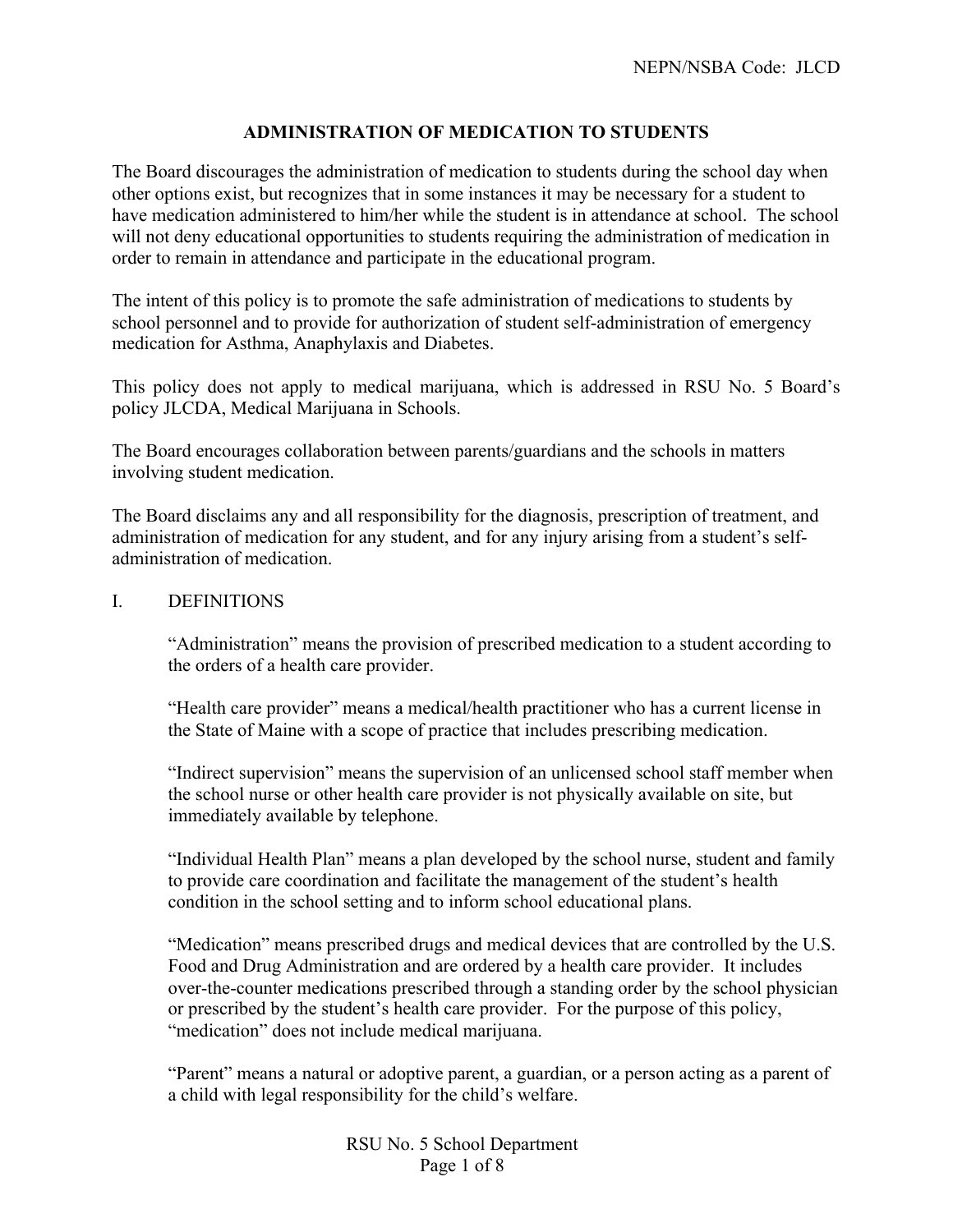"School nurse" means a registered professional nurse with Maine Department of Education certification for school nursing.

"Self-administration" is when the student administers medication independently to him/herself under indirect supervision of the school nurse.

"Unlicensed school personnel" are persons who do not have a professional license that allows them, within the scope of that license, to administer medication.

## II. ADMINISTRATION OF MEDICATION BY SCHOOL PERSONNEL

## A. Parental Request

In the event that no reasonable alternative exists, the parent/guardian may request in writing that medication be administered to the student during the school day. The written request must include an acknowledgement and agreement that unlicensed personnel may administer the medication as per the health care provider's instructions. In addition, the request shall indicate that information regarding the student's medication may be shared with appropriate school personnel. Parents may provide the reason (diagnosis) requiring the administration of medication.

Requests shall be valid for the current school year only.

B. Health Care Provider's Order

All parental requests must be accompanied by a written order from the student's Health Care Provider substantiating the fact that the administration of a particular medication during the school day is necessary for the student's health and attendance in school. Such order must include the:

- 1. Student's name
- 2. Name of the medication
- 3. Dose
- 4. Route of administration (e.g., tablets, liquid, drops); and
- 5. Time intervals for administration (e.g., every four hours, before meals)
- 6. Special instructions; and
- 7. Name of the prescribing Health Care Provider

It is the responsibility of the school nurse to clarify any medication order that he/she believes to be inappropriate or ambiguous. In accordance with Department

> RSU No. 5 School Department Page 2 of 8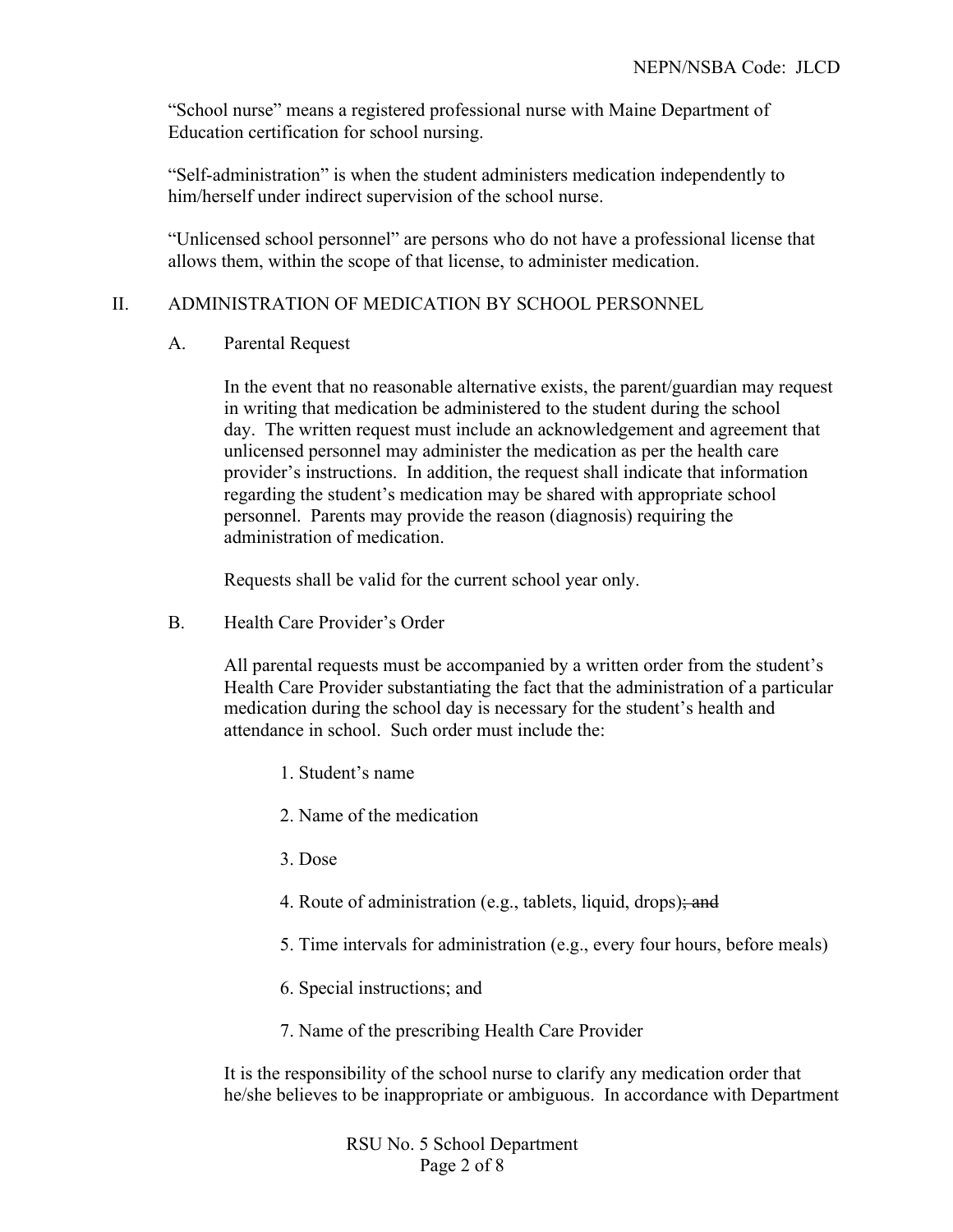of Education Rule Chapter 40  $\S$  2(B), the school nurse may decline to administer a medication if he/she believes such administration would jeopardize student safety. In this case, the school nurse must notify the parent, the student's health care provider and the school administrator (i.e., building principal or designated administrator).

If the student's parent or health care provider indicates that he/she does not want a medication administered by unlicensed personnel, a meeting or telephone conference will be held involving the school nurse, the building administrator, the parent(s), and appropriate professionals to discuss alternative options for administration of medication to the student.

C. Renewal of Parent Permission Requests/Forms and Health Care Provider Orders

Written parental permission requests/forms and health care provider orders must be renewed at least annually. Health care provider orders must be renewed whenever there are changes in the order.

D. Delivery and Storage of Medication

The student's parents shall deliver any medication to be administered by school personnel to the school in its original container and properly labeled. In the event that this is not practical, the parent must contact the school to make alternate arrangements. The parent is responsible for the replenishment of medication kept at school.

The school nurse is responsible for accepting all medications, and will determine the amount of medication that will be kept at school to manage the student's health condition.

Scheduled medications (regulated by the Federal Narcotics Act) will not be accepted at school unless it is part of a student's Individual Health Plan agreed upon by the physician, parent, school nurse and administrator.

The parent is responsible for notifying the school of any changes in or discontinuation of a prescribed medication that is being administered to the student at school. The parent must remove any medication no longer required or that remains at the end of the school year. Any medication remaining will be appropriately discarded by the school nurse.

The school nurse in conjunction with principal and/or designated school official shall be responsible for developing and implementing procedures for the appropriate and secure storage of medications kept at school, and all medications shall be stored in accordance with this procedure.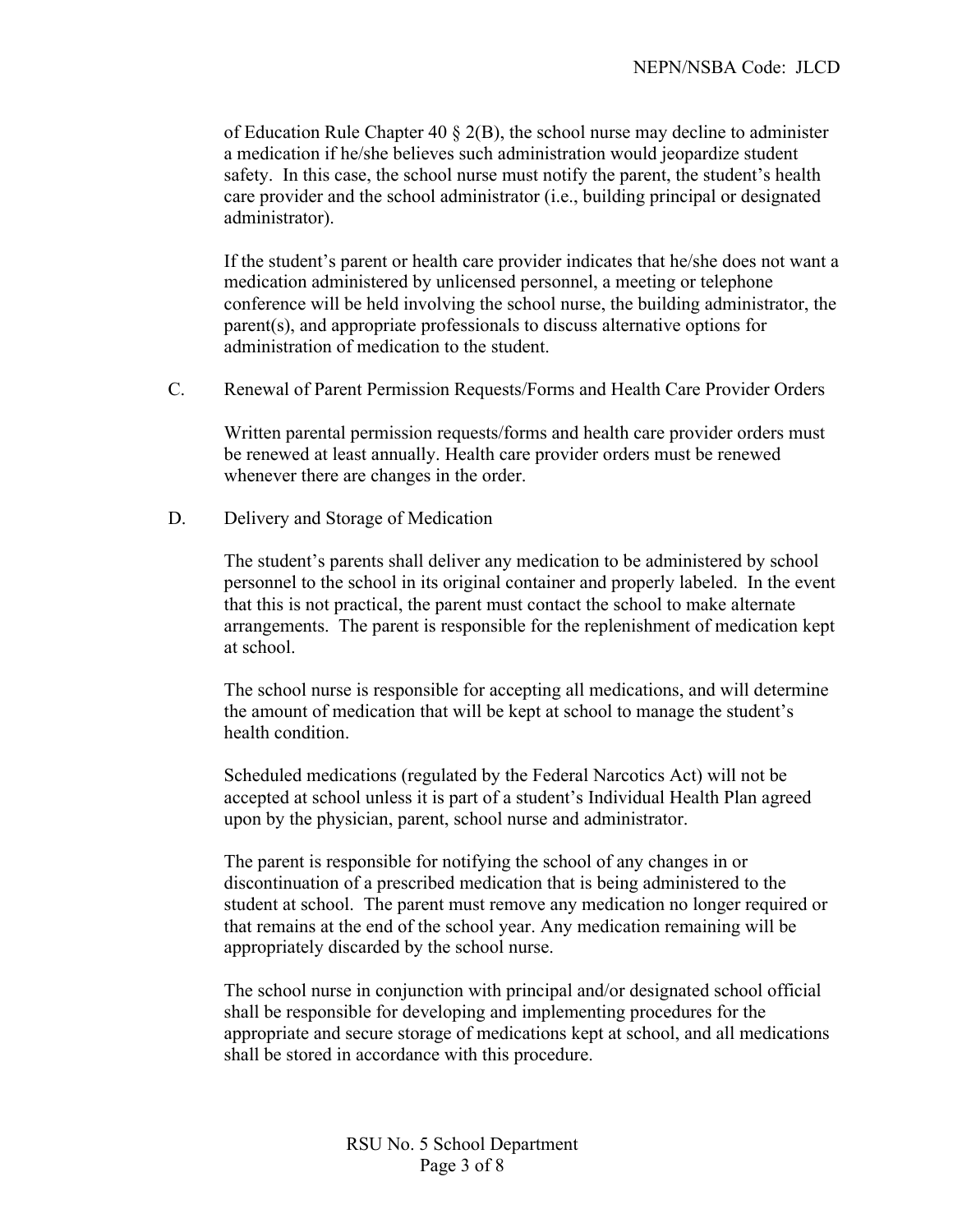## E. Recordkeeping

School personnel and the student's parent shall account for all medication brought to school. The number of capsules, pills, tablets, and/or volume of scheduled medications brought to school shall be recorded.

School staff administering medication shall document each instance the medication is administered including the date, time, and dosage given.

The school nurse shall maintain a record including the parent's request, physician's order, details of the specific medications (including dosage and timing of medication), and documentation of each instance the medication is administered.

Records shall be retained according to the current State of Maine schedules pertaining to student health records.

F. Confidentiality

To the extent legally permissible, staff members may be provided with such information regarding medication and its administration as may be in the best interest of the student.

G. Administration of Medication

Medication may be administered during the school day by licensed medical personnel acting within the scope of their licenses. The school nurse, under the administrative supervision of the Superintendent, will

provide direction and oversight for the administration of medication to students.

All unlicensed personnel (principals, teachers, education technicians, school secretaries, coaches, bus drivers, etc.) who administer medication must receive training before being authorized to do so.

Based upon the documentation of training and competency in the administration of medication, the school nurse will communicate to the Superintendent/designee pertaining to authorization of unlicensed persons to administer medication. Training that shall be acceptable for the purpose of authorization of unlicensed personnel is addressed under the section of this policy titled "Required Training of Unlicensed Personnel to Administer Medication."

H. Administration of Medication During Off-Campus Field Trips and School-Sponsored Events

The school will accommodate students requiring administration of medication during field trips or school-sponsored events as follows:

> RSU No. 5 School Department Page 4 of 8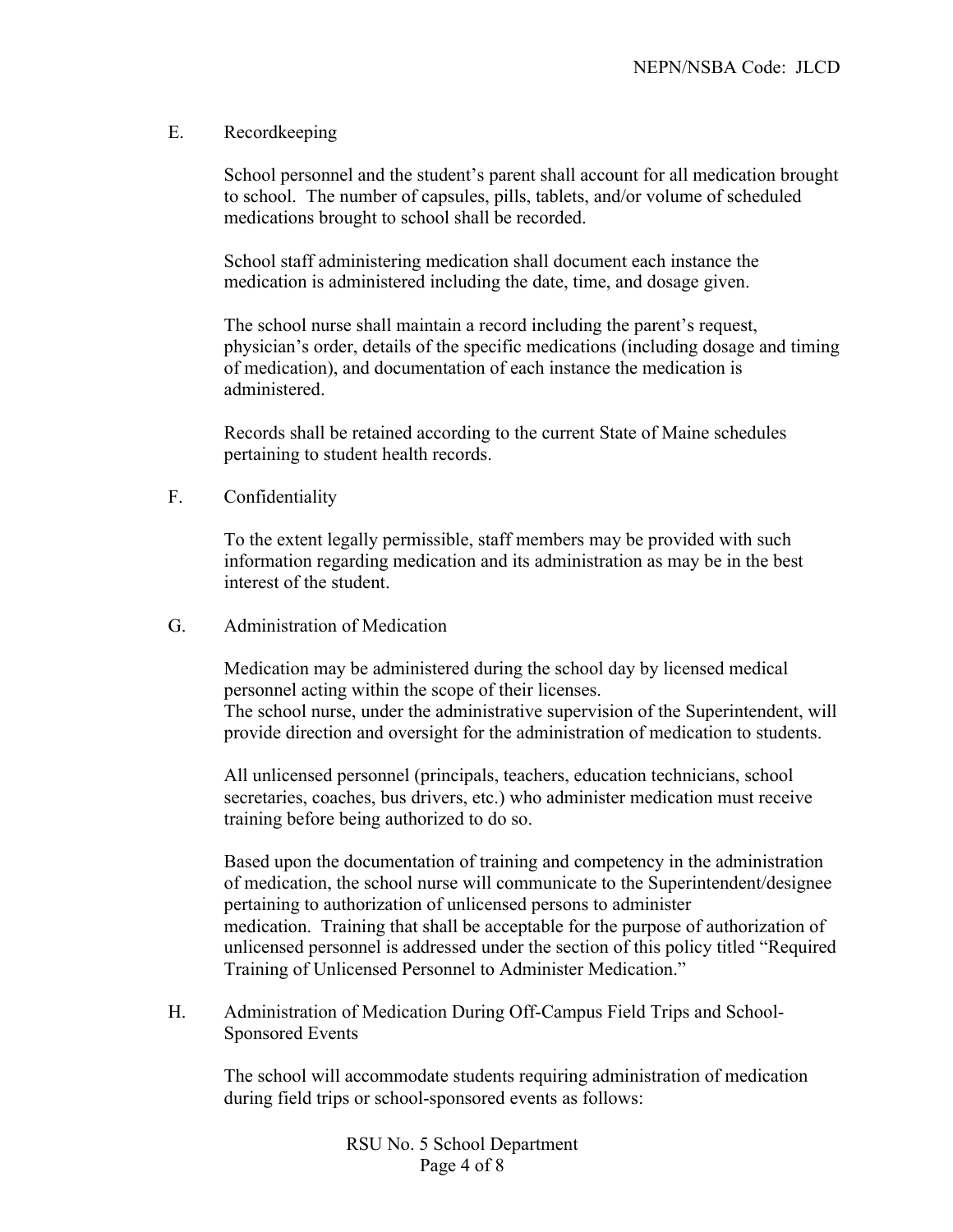The school nurse, principal, and, as appropriate, the school unit's Section 504 Coordinator and/or IEP, will determine whether an individual student's participation is contraindicated due to the unstable/fragile nature of his/her health condition, the distance from emergency care that may be required, and/or other extraordinary circumstances. The student's parent and primary care provider will be consulted in making this determination. The decision will be made in compliance with applicable laws, including the IDEA, § 504 and the Americans with Disabilities Act (ADA).

The parent must provide the appropriate number of doses needed for the duration of the field trip or school-sponsored event.

When there are no contraindications to student participation, an appropriately trained staff member will be assigned to administer medication. The parent will be encouraged to accompany the student, if possible, to care for the student and administer medication.

All provisions of this policy shall apply to medications to be administered during off-campus field trips and school-sponsored events. As practicable, the DOE's "Procedure for Medication Administration on School Field Trips" will be followed.

I. Student Self-Administration of Emergency Medications for Asthma, Anaphylaxis and Diabetes.

Students with these emergency conditions may be authorized by the building principal, in consultation with the school nurse, to possess and self-administer emergency medication during the school day, field trips, school-sponsored events, or while on a school bus. This authorization will be granted if the following conditions have been met.

1. The parent (or student, if 18 years of age or older) provides a written request for the student to possess and self-administer emergency medication.

2. The student must have the prior written approval from his/her primary health care provider. The written notice from the student's primary care provider must specify the name and dosage of the medication, frequency with which it may be administered, and the circumstances that may warrant its use.

3. The student's parent/guardian must submit written verification to the school from the student's primary care health provider confirming that the student has the knowledge and the skills to safely possess and use an epinephrine auto-injector or asthma inhaler.

4. The school nurse shall evaluate the student's technique to ensure proper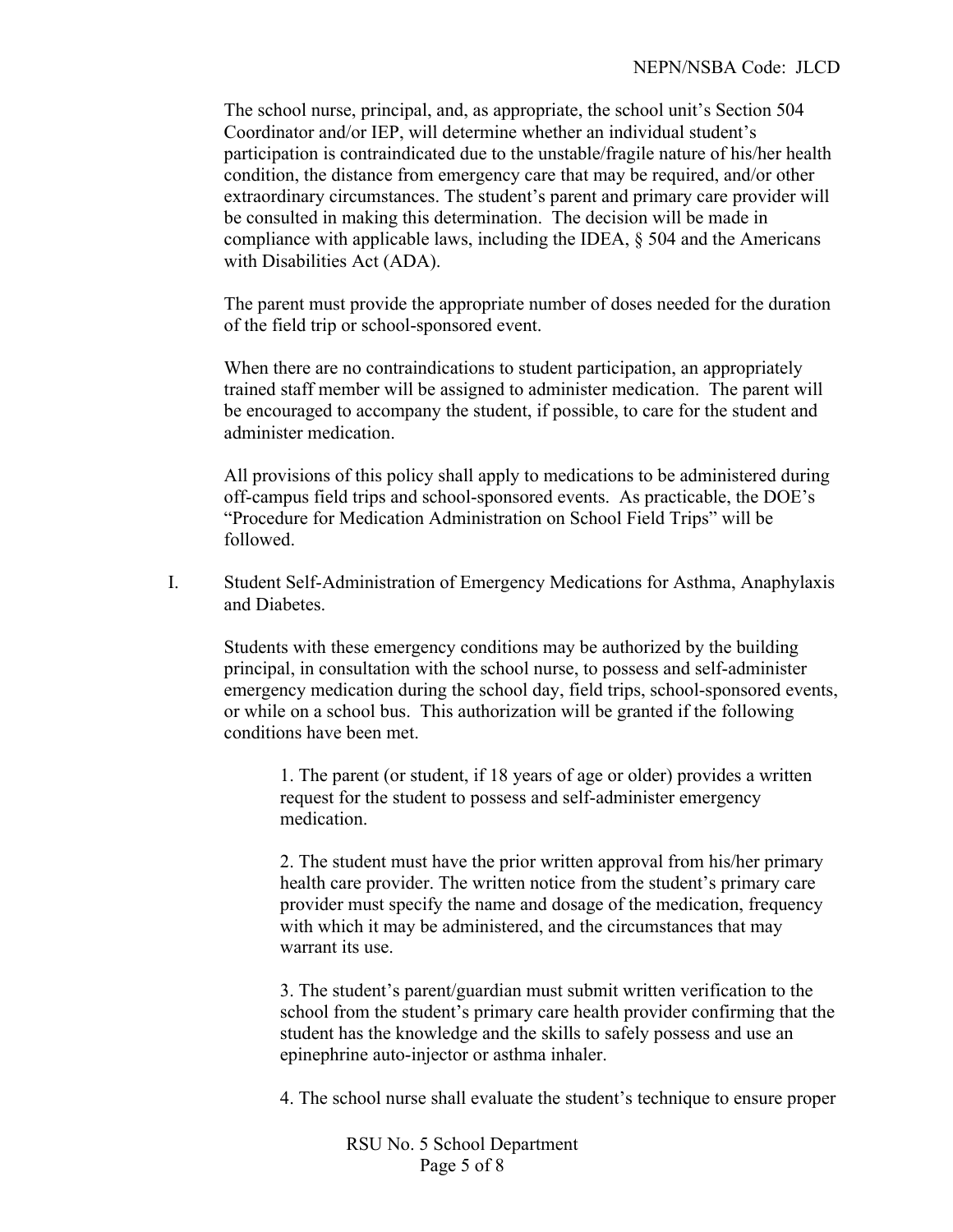and effective use of an epinephrine auto-injector or asthma inhaler taking into account the maturity and capability of the student and the circumstances under which the student will or may have to self-administer the medication.

5. The parent will be informed that the school cannot accurately monitor the frequency and appropriateness of use when the student selfadministers medication, and that the school unit will not be responsible for any injury arising from the student's self-medication.

Authorization granted to a student to possess and self-administer Emergency Medication for Asthma, Anaphylaxis and Diabetes shall be valid for the current school year only and must be renewed annually.

A student's authorization to possess and self-administer these medications may be limited or revoked by the building principal after consultation with the school nurse and the student's parents if the student demonstrates inability to responsibly possess and self-administer such medication.

To the extent legally permissible, staff members may be provided with such information regarding the student's medication and the student's selfadministration as may be in the best interest of the student.

Sharing, borrowing, or distribution of medication is prohibited. The student's authorization to self-administer medication may be revoked and the student may be subject to disciplinary consequences for violation of this policy.

J. Administration of Over-the-Counter Medications

With prior written parent permission, students may receive certain over the counter medications at school, e.g., Tylenol, Ibuprofen, Tums, cough drops, etc. pursuant to a standing order from the school physician/school health advisor.

K. Required Training of Unlicensed Personnel to Administer Medication

Unlicensed school personnel who administer medication to students in a school setting (at school, on school transportation to or from school, on field trips, or during school-sponsored events) must be trained in the administration of medication before being authorized to carry out this responsibility. Such training must be provided by a registered professional nurse or physician and include the components specified in Department of Education Rules Chapter 40 and other applicable Department of Education standards, recommendations, programs, and/or methodologies.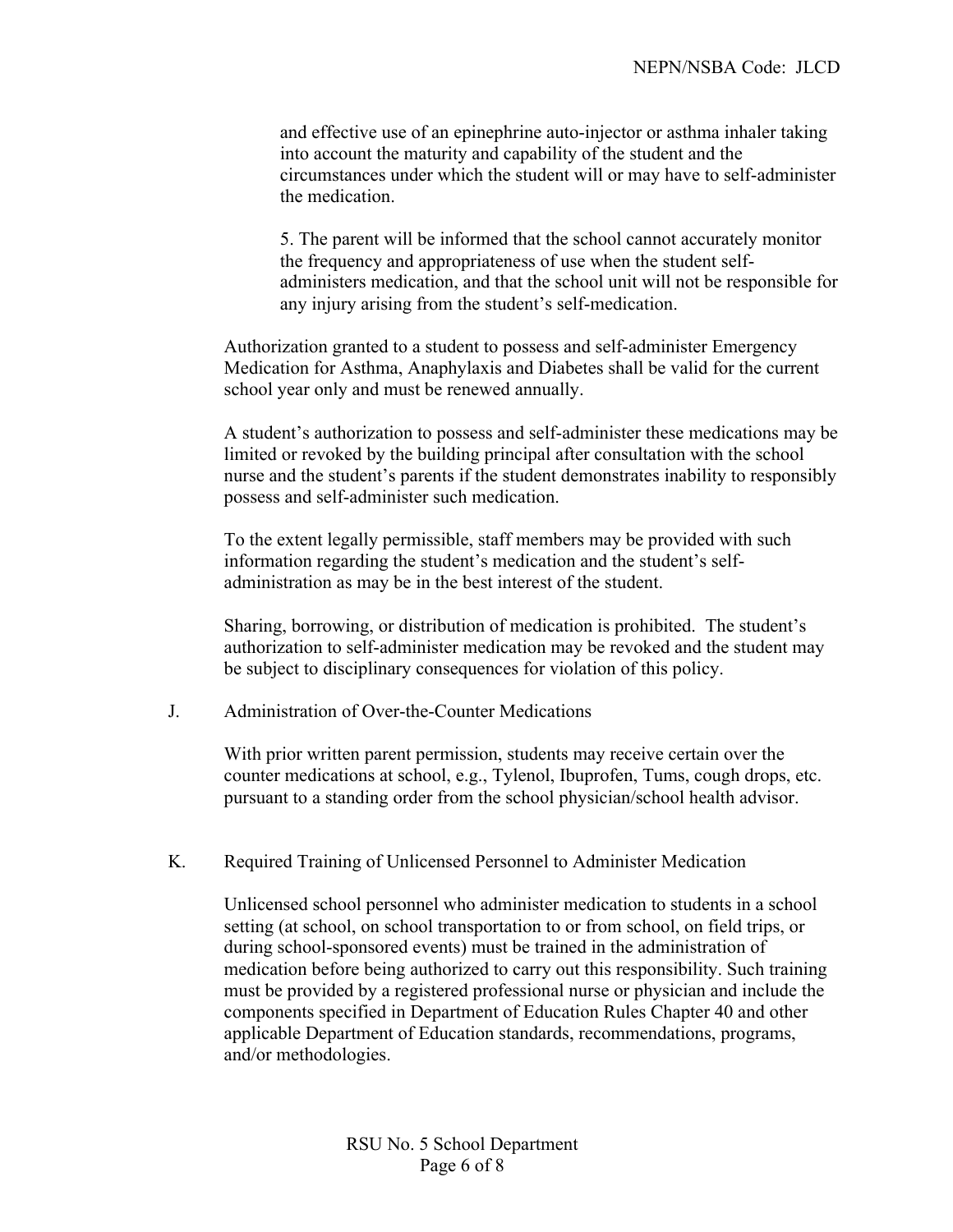The trainer shall document the training and competency of unlicensed school personnel to administer medication. Based upon a review of the documentation of training and competency in the administration of medication, the school nurse will communicate recommendations to the Superintendent/designee pertaining to authorization of such unlicensed personnel pertaining to authorization to administer medication.

Following the initial training, a training review and information update must be held at least annually for those unlicensed school personnel authorized to administer medication.

L. Delegation and Implementation

The Superintendent/designee shall be responsible for developing administrative procedures and/or protocols to implement or supplement this policy.

Such procedures/protocols shall include direction regarding:

1. Safe transport of medication to and from school;

2. Administration of medication during field trips and school-sponsored events;

3. Accountability for medications, particularly those regulated by Schedule II of the Controlled Substances Act;

4. Proper storage of medication at school;

5. Training of appropriate staff on administration of emergency medications including the standards for the signs and symptoms of anaphylaxis and the use of epinephrine auto-injectors for students with known anaphylaxis allergies.

6.The procedure to follow in the event of a medication reaction;

7. Access to medications in case of a disaster;

8. The process for documenting medications given and medication errors; and

9. The proper disposal of medications not retrieved by parents.

| Legal Reference: | 20-A M.R.S.A. $\S$ 254(5); 4009(4); 4502 (5)(N); 6305       |
|------------------|-------------------------------------------------------------|
|                  | Me. Dept. of Ed. Rule Ch. 40 (2016)                         |
|                  | 21 USC §801 et.seq. (Controlled Substances Act)             |
|                  | 28 C.F.R. Part 35 (Americans with Disabilities Act of 1990) |
|                  |                                                             |

RSU No. 5 School Department Page 7 of 8